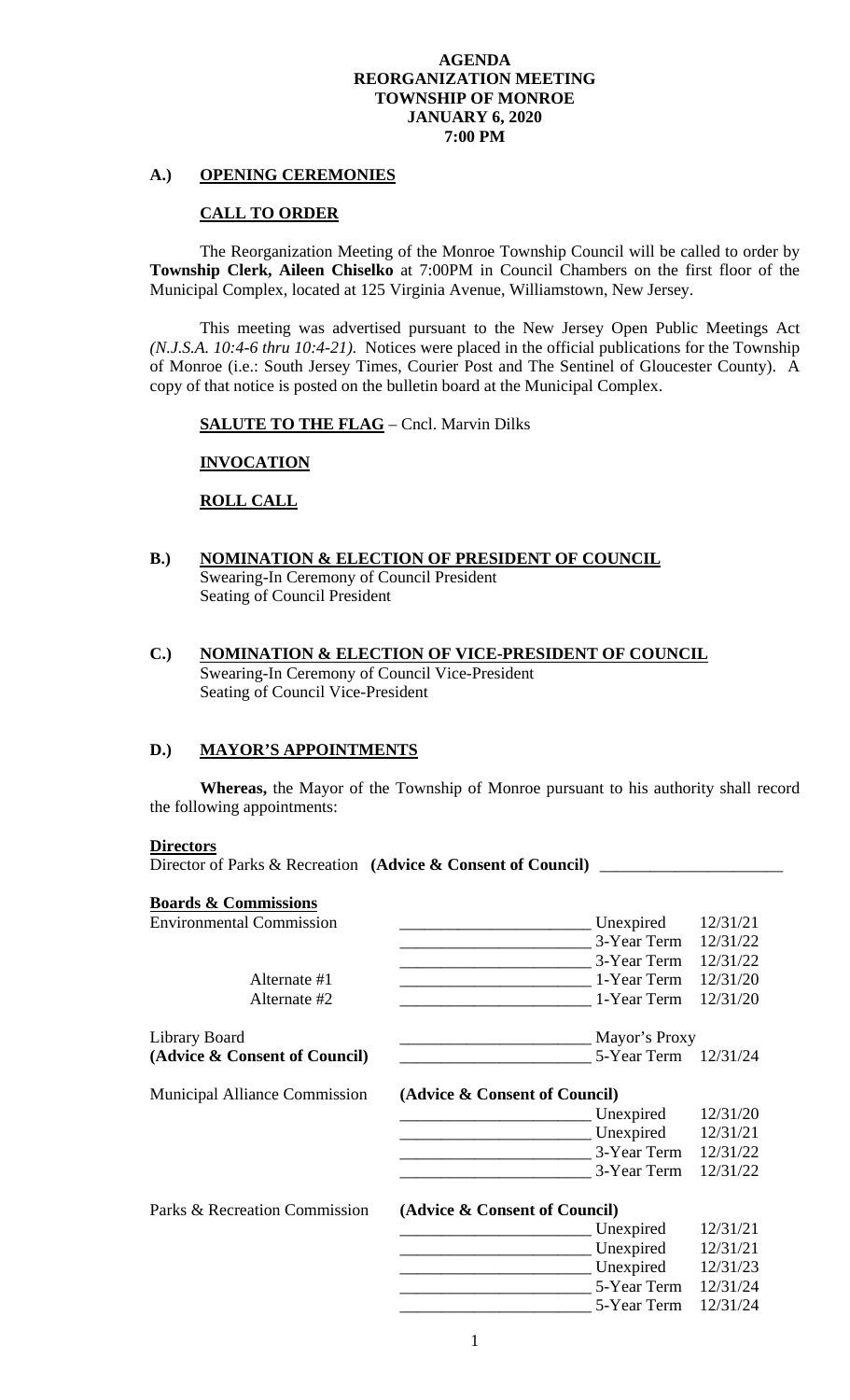### **D.) MAYOR'S APPOINTMENTS** *(cont'd)*

Planning Board

| $1 \dots 1$               |                          |                                              |
|---------------------------|--------------------------|----------------------------------------------|
|                           | Class II                 | 1-Year Term $12/31/20$                       |
|                           | Class IV<br>Alternate #2 | 4-Year Term 12/31/23<br>2-Year Term 12/31/21 |
|                           |                          |                                              |
| <b>Seniors Commission</b> |                          | Unexpired<br>12/31/21                        |
|                           |                          | 3-Year Term 12/31/22                         |
|                           |                          | 3-Year Term 12/31/22                         |
|                           |                          | 3-Year Term 12/31/22                         |
|                           |                          | 3-Year Term 12/31/22                         |
|                           |                          | 3-Year Term 12/31/22                         |
|                           |                          |                                              |

## **E.) RESOLUTIONS SCHEDULED – PUBLIC PORTION**

#### **CONSENT AGENDA R:01-2020 thru R:10-2020**

 **R:01-2020** Resolution Adopting Temporary Budget Appropriations For The Year 2020 For The Township Of Monroe

 **R:02-2020** Resolution Authorizing Interlocal Services Participation Between The Township Of Monroe And The County Of Gloucester For Cooperative Purchasing For The Year 2020

 **R:03-2020** Resolution Authorizing Contracts With Certain Approved State Contract Vendors For Contracting Units Pursuant To *N.J.S.A. 40A:11-12a* 

 **R:04-2020** Township Of Monroe Cash Management Plan

 **R:05-2020** Resolution Authorizing The Chief Financial Officer To Refund Certain Escrow Balances And Various Other Revenues On Deposit With The Township Of Monroe For The Year 2020

 **R:06-2020** Resolution Authorizing The Tax Collector To Include Municipal Liens From Various Departments Of The Township Of Monroe In The Annual Tax Sale

 **R:07-2020** Resolution Designating Official Publications Of The Township Of Monroe, Gloucester County

 **R:08-2020** Resolution Authorizing Use Of U.S. Government General Services Administration Supply Schedules For Reprographic Equipment Or Services Pursuant To *N.J.S.A. 40A:11-12b* And *N.J.A.C. 5:34-9.6* 

**R:09-2020** Resolution Of The Township Of Monroe, County Of Gloucester, Changing The Petty Cash Fund Custodian For "Public Works"

**R:10-2020** Resolution To Establish A Petty Cash Account For The Township Of Monroe In Gloucester County For The Year 2020 "Various Departments"

\*\*\*\*\*\*\*\*\*\*\*\*\*\*\*\*\*\*\*\*\*\*\*\*\*

**R:11-2020** Resolution Appointing Member To The Monroe Township Board Of Health (Unexpired Term – December 31, 2021)

 **R:12-2020** Resolution Appointing Member To The Monroe Township Board Of Health (3-Year Term – December 31, 2022)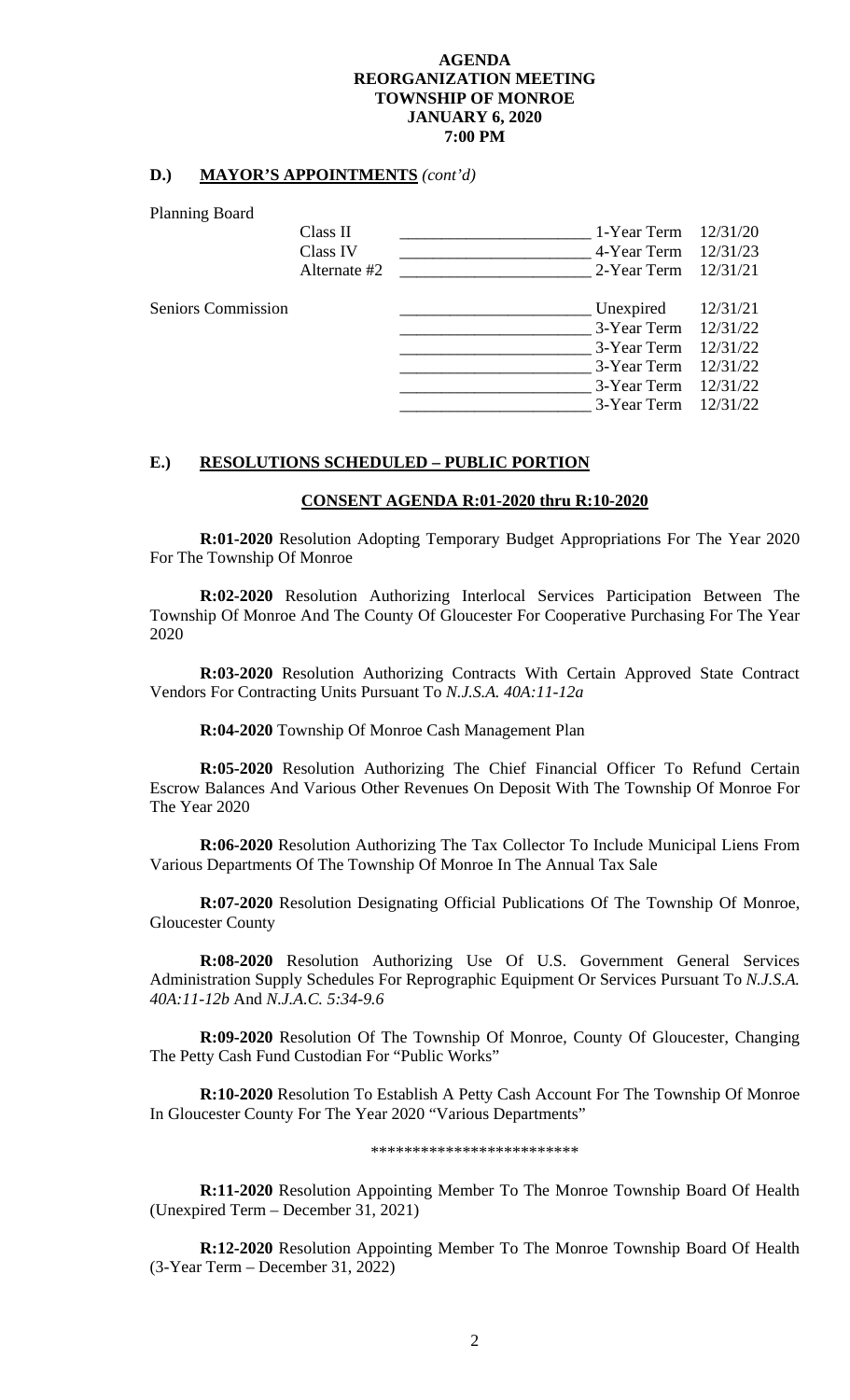## **E.) RESOLUTIONS SCHEDULED – PUBLIC PORTION** *(cont'd)*

 **R:13-2020** Resolution Appointing Member To The Monroe Township Board Of Health (3-Year Term – December 31, 2022)

 **R:14-2020** Resolution Appointing Member To The Monroe Township Board Of Health (3-Year Term – December 31, 2022)

**R:15-2020** Resolution Appointing Alternate Member To The Monroe Township Board Of Health (Unexpired Term – December 31, 2020)

 **R:16-2020** Resolution Appointing Member To The Monroe Township Open Space Advisory Committee (3-Year Term – December 31, 2022)

**R:17-2020** Resolution Appointing Alternate #2 Member To The Monroe Township Open Space Advisory Committee (3-Year Term – December 31, 2022)

 **R:18-2020** Resolution Appointing Member Of Council To The Monroe Township Planning Board (Class III) (1-Year Term – December 31, 2020)

 **R:19-2020** Resolution Appointing Member To The Monroe Township Zoning Board Of Adjustment (4-Year Term – December 31, 2023)

**R:20-2020** Resolution Appointing Member To The Monroe Township Zoning Board Of Adjustment (4-Year Term – December 31, 2023)

**R:21-2020** Resolution Appointing Alternate #2 Member To The Monroe Township Zoning Board Of Adjustment (2-Year Term – December 31, 2021)

 **R:22-2020** Resolution Appointing Member To The Monroe Township Municipal Utilities Authority (5-Year Term – January 31, 2025)

 **R:23-2020** Resolution Appointing Members To The Ordinance Committee And Naming Chairperson For The Year 2020

**R:24-2020** Resolution Appointing Safety Coordinator For The Gloucester, Salem, Cumberland Counties Municipal Joint Insurance Fund

**R:25-2020** Resolution Appointing Fund Commissioner For The Gloucester, Salem, Cumberland Counties Municipal Joint Insurance Fund

**R:26-2020** Resolution Authorizing The Township Of Monroe To Enter Into A Contract With The Solicitor Of The Township Of Monroe For The Year 2020

**R:27-2020** Resolution Authorizing The Township Of Monroe To Enter Into A Contract With The Auditor Of The Township Of Monroe For The Year 2020

**R:28-2020** Resolution Authorizing The Township Of Monroe To Enter Into A Contract With The Municipal Engineer Of The Township Of Monroe For The Year 2020

**R:29-2020** Resolution Awarding A Contract For Professional Services To A Municipal Bond Counsel For The Township Of Monroe For The Year 2020

 **R:30-2020** Resolution Of The Township Council Appointing A Deputy Municipal Clerk Of The Township Of Monroe, County Of Gloucester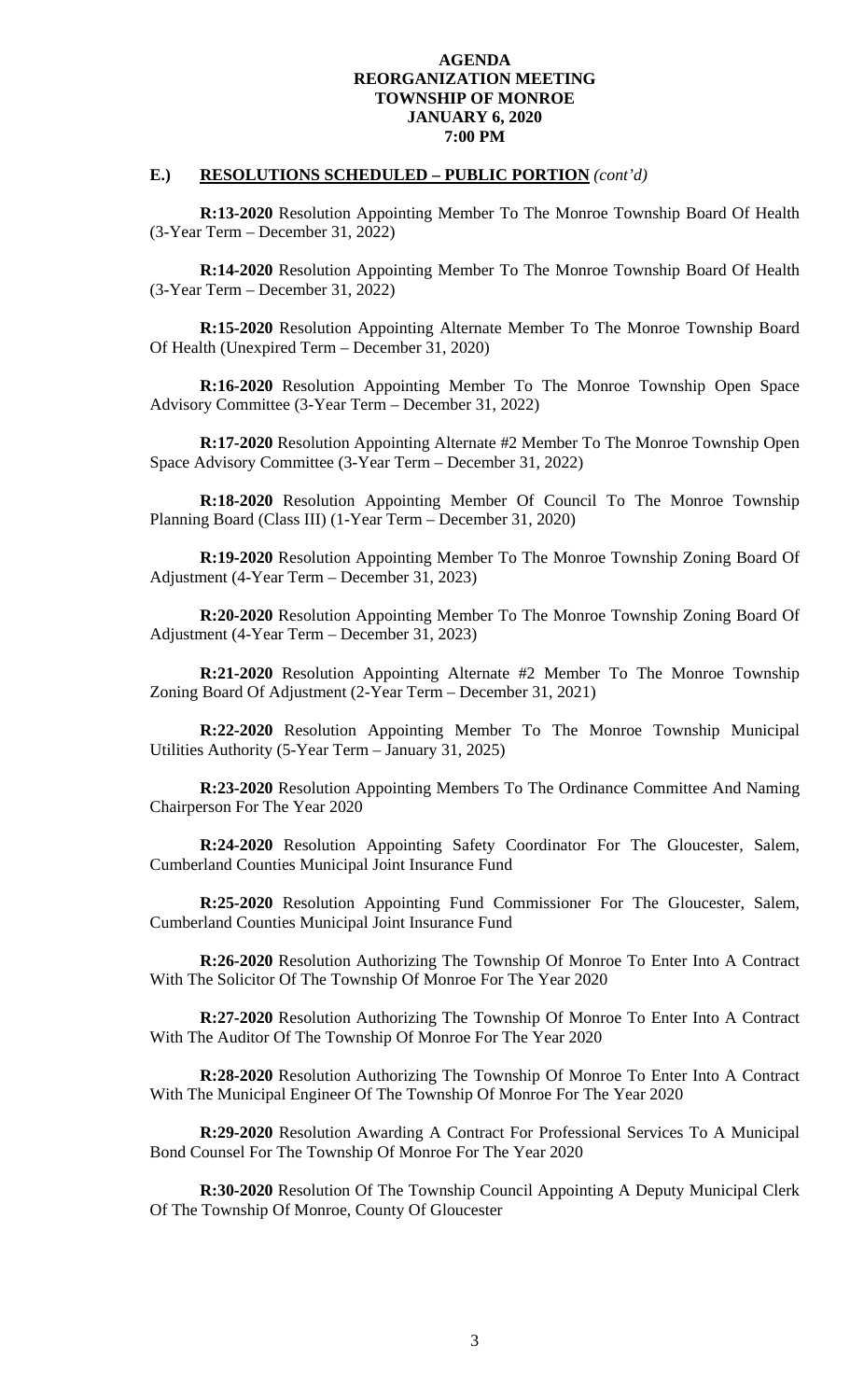## **F.) COUNCIL PRESIDENT LIAISON APPOINTMENTS TO BOARDS/ COMMISSIONS 2020**

| <b>Board of Education</b>                  |                                                                                                                        |
|--------------------------------------------|------------------------------------------------------------------------------------------------------------------------|
| <b>Board of Health</b>                     |                                                                                                                        |
| <b>Economic Development Commission</b>     |                                                                                                                        |
| <b>Environmental Protection Commission</b> |                                                                                                                        |
| <b>Historical Society</b>                  |                                                                                                                        |
| JIF Safety Committee                       |                                                                                                                        |
| Library Board                              |                                                                                                                        |
| <b>Local Emergency Management Council</b>  |                                                                                                                        |
| <b>Municipal Alliance Commission</b>       |                                                                                                                        |
| Municipal Utilities Authority Board        |                                                                                                                        |
| Open Space Advisory Committee              | <u> 1989 - Johann John Stone, mars et al. 1989 - John Stone, mars et al. 1989 - John Stone, mars et al. 1989 - Joh</u> |
| Parks & Recreation Commission              |                                                                                                                        |
| Planning Board                             |                                                                                                                        |
| <b>Seniors Commission</b>                  |                                                                                                                        |
| <b>Sports Advisory Board</b>               |                                                                                                                        |
| <b>United Veterans</b>                     |                                                                                                                        |
| Zoning Board of Adjustment                 |                                                                                                                        |

# **G.) COUNCIL PRESIDENT APPOINTMENTS TO COMMITTEES 2020**

| Administration                  |  |
|---------------------------------|--|
| <b>Community Affairs</b>        |  |
| Education                       |  |
| Finance/Municipal Budget Review |  |
| Law/Tax Abatement               |  |